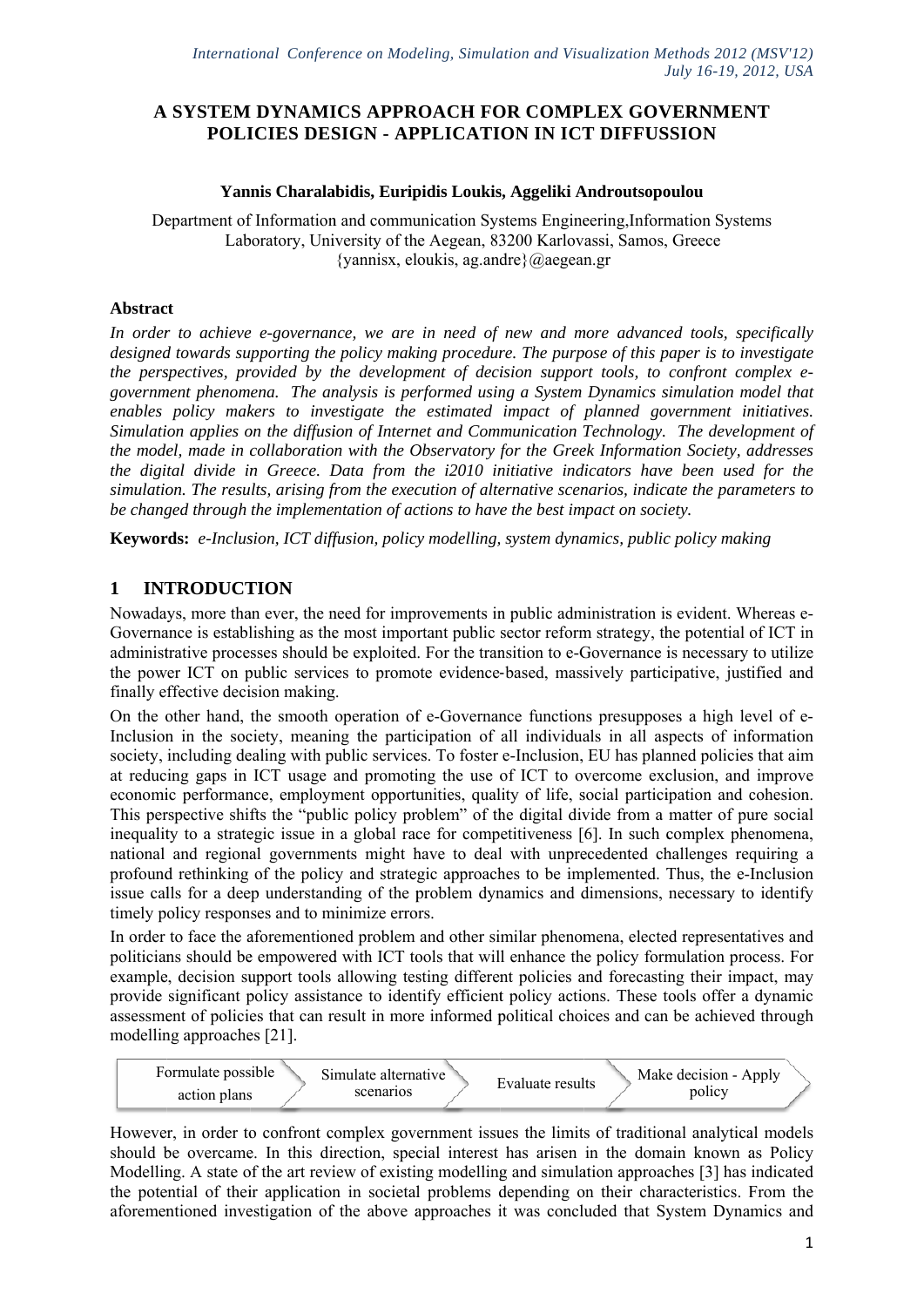Agent Based Modelling are the most promising to represent complex social phenomena under the policy making perspective.

Herein, System Dynamics was chosen to demonstrate that models can change the way policy making is done. The main purpose of the study is therefore to investigate how and to what extent external factors can influence the ICT diffusion process, seeking to acquire knowledge about the society and citizens behavior. The ICT diffusion process is analyzed herein by means of a System Dynamics simulation model. Several scenarios are applied, representing alternative policy actions in order their impact to be forecasted. The development of the model is part of the preliminary work conducted in the context of the PADGETS, a research project in the domain of "ICT for Governance and Policy modelling", supported by the Seventh Framework Programme of the European Commission.

This paper is structured as follows; initially a literature review on previous studies regarding the system dynamics method implementation is proposed. Section 3 presents the system dynamics model that was developed, scope of the model, assumptions and limitations and the linkages between each factor are described. Section 4 provides details about and the scenarios implemented for each policy (simulation parameters) and simulation results. Discussion on the results follows in section 5. Finally, the last section examines the perspectives for further research and the conclusions that are dawn are discussed.

# **2 SYSTEM DYNAMICS IN RELATED STUDIES**

To investigate the current state of the art (in terms of practice and research) in the domain of system dynamics policy modeling, a study about the social simulation models particularly in matters relating to public administration was conducted. This section aims to provide an overview of indicative good practices that have already been implemented in the public sector and address specific needs associated with each research area in an innovative way. The literature review identified many examples of the System Dynamics methodology dealing with social phenomena [13].

The first model ever built, Urban Dynamics [7] remains a classic example of system dynamics successfully applied to an important public policy problem. The latter emulates the evolution of an imaginary city beginning from its growth, stagnation, and then decay. At the core of Urban Dynamics are the interactions between housing, business, and population sectors of an urban system. In addition to generating insight into the causes of urban decay, the urban model can also help policymakers design policies to improve decaying cities or prevent stagnation and decay in urban areas that are still growing.

But there are many contemporary examples of System Dynamics modeling tools as decision support from government agencies in various countries in the world as well. As technology is the main source of national growth a strategic choice was proposed in Turkey entitled as "National Science & Technology Policy" in order to enhance her ability in science and technology, and to get the capability of transforming them to economic and social benefit. To this direction a system dynamics model was constructed for policy analysis with respect to technology improvement as a tool to determine the various technology improvement policies [5]. The purpose of modeling was to understand technology improvement system, to identify the related entities with their effects on national technology improvement policy and to see the trend of the technology improvement in Turkey with respect to 15 years time. Through simulating some possible scenarios, decision makers could understand why some behavior pattern of the technology improvement policy system is occurring and to see what might be done to alter the pattern. System Dynamics appeared to be a potential tool for this field, although it contains a number of interactive and conflicting variables and parameters.

System dynamics methodology has been used in United States to capture the influence of tax policy on market competition between traditional telephone market and VOIP market [14]. Since, Voice Over Internet Protocol (VOIP) constituted the fastest-growing market in the United States providing telephone-like service without the restrictions of telecommunication regulations, state governments feared the implications on the heavily-taxed fixed line phone service, that was less tax revenue to support crucial public services. To help policy makers decide how to impose tax on VOIP services and reduce the impact of VOIP development, a system dynamics model was built to gain insight into interactions between the VOIP market, traditional phone market, and tax policy. The target audience of the model, mainly government officers involved in the development of telecommunications regulations and taxation policy, used it to test various policy settings to determine to what extent they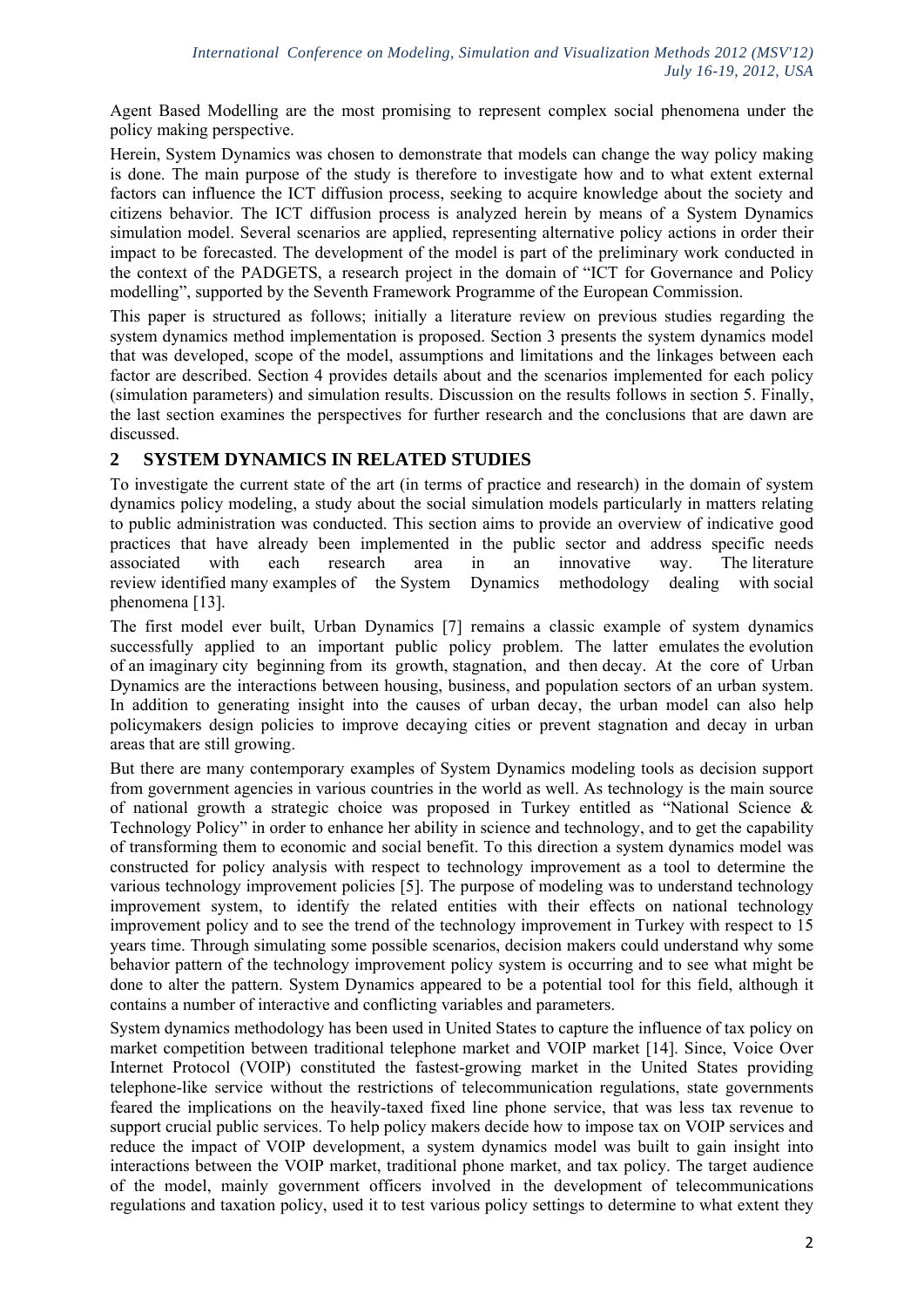should tax the new technologies to collect maximum tax revenue with less impact on the market. Through the tax policy tests made, it was concluded that tax policy has little influence on market competition, traditional phone markets will continue to decline no matter what the tax policy is and finally, a fixed fee for tax can ensure stable tax revenue.

System dynamics modeling has been applied to issues of population health since the 1970s. One such case was detected in the United States, concerning chronic disease prevention [11]. A relatively simple model was built, exploring how a hypothetical chronic disease population may be affected by 2 types of prevention: upstream prevention of disease onset, and downstream prevention of disease complications. The model was not intended for actual policy making but for exploration of the methodology as a means of modeling multiple interacting diseases and risks, the interaction of delivery systems and diseased populations, and matters of national and state policy. Within three different policy scenarios tested, the conclusion drawn was that often prevention of occurrence can be neglected by the prevention of complications resulting in utilizing ineffectively available resources

Another implementation of the method in taxation policy, which combines the approach to public health, is related with the tobacco industry in New Zealand [16]. The study, carried out under the cooperation of the New Zealand Customs Service (NZCS) and Ministry of Health (MOH), analyzed the relationship of Customs Service outputs to desired government outcomes, in relation to the collection of tobacco excise duties and cigarette smoking. The study was done to demonstrate the utility of system dynamics in answering some questions of a common type in the public sector during policy development and review. Policy experiments with the model examined the effects of changes in excise duties and the effects of a price change on tobacco related behaviors and provided some very useful insights into the customs and health-related activities associated with the supply and consumption of tobacco products in New Zealand.

The paper digitization problem preoccupied the Italian Public Administration during the transition to an all-digital society. The need to cut down the production of paper through the digitization process, in fact, implies a deep change in many aspects that surround the world of documents, from the techniques and instruments needed to accomplish all the activities, to the definition of roles and competences in the documents' management context. To tackle these aspects, a System Dynamics analysis study has been conducted with the support of the Italian National Centre for the Information Technologies into Public Administrations (CNIPA) in order to show how social and psychological factors may in the end determine policy resistance and great obstacles to organizational change [2]. The model showed to what extent a "complete" digitization process would be positive and profitable for the administrations and in which ways the digitization process would spread. The finding that needs to be noticed is that such a great and demanding change would have enormous positive effects on the public administration's activities in terms of efficiency. System Dynamics predicted that the consequences of digitization will be perceived over time and will be relevant to cost savings and time, but in much less environmental impact.

Dynamic simulation approach was also used in a research project originated within the 'Swiss Priority Programme Environment' (SPPE) of the Swiss National Science Foundation (SNSF) focused on ecological issues [17][19]. In this study, a model simulating the management of solid waste at the local level, exemplified the dynamic interaction between public policies and environmentally relevant behavior of citizens. The objective was to identify solutions for environmental management. Therefore, System Dynamics methodology was the core device for integrating concepts from different disciplines in a simulation model enabling the formulation of a dynamic theory in the context of environmental management and analysing issues of policy resistance and compliance.

The case study of modelling the situation of Iran cell phone market indicates that the methodology of System Dynamics could prevent an incorrect implemented government policy [22]. Towards the effort to decrease the dependency of the country from imported goods, government of Iran increased the rate of tariff of imported cell phones suddenly in 2005. This strategy had adverse effects on the development of the domestic mobile phone industry, a fact that could have been avoided if the model that was built later would have been used. After the execution of three alternative policy scenarios, it was concluded that the best decision for the government would have been to increase the tariff rate gradually in order to enable domestic manufacturers of mobile phones compete with their foreign rivals improving their quality at the same time.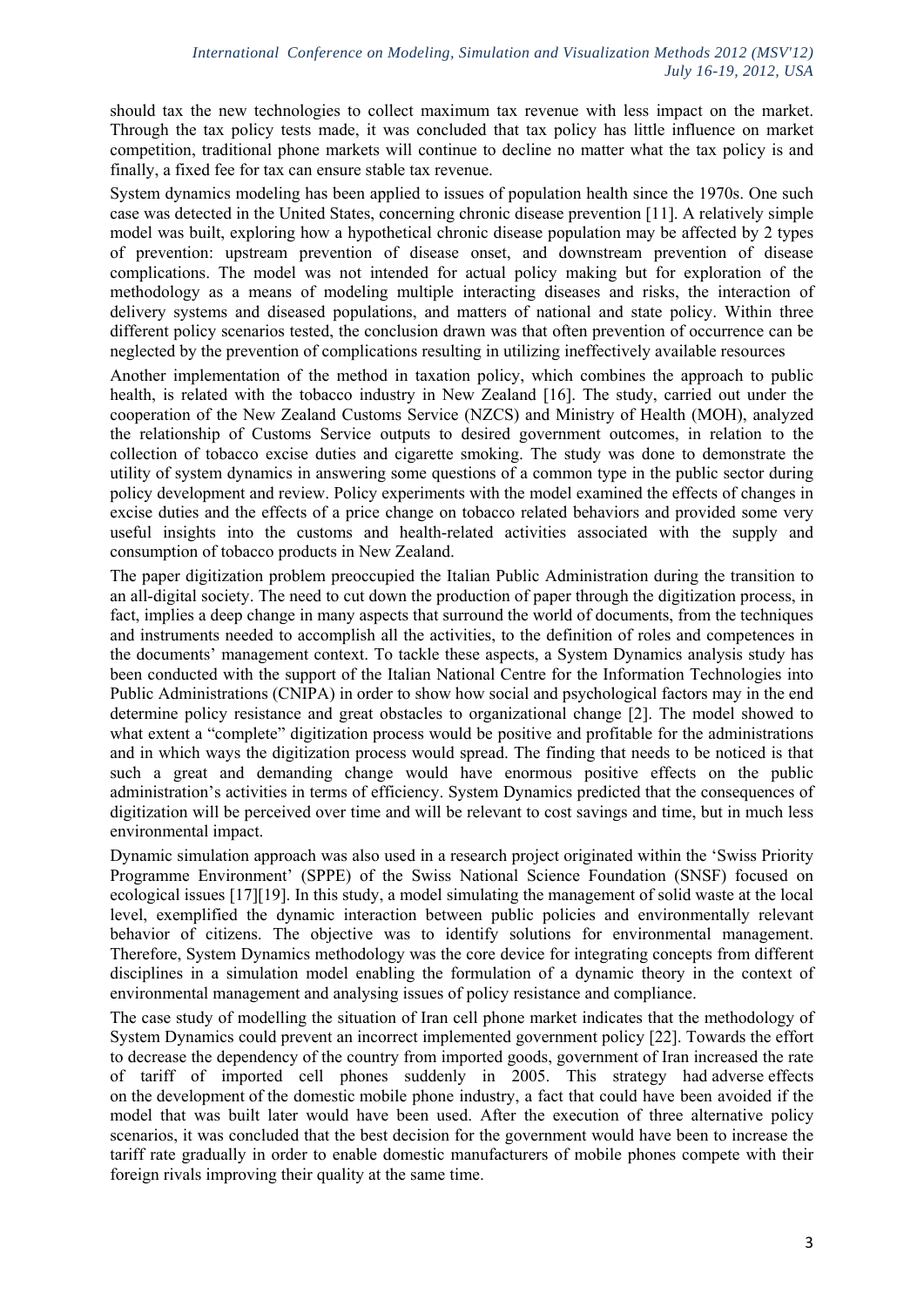Finally, the case of E-Mexico constitutes another recent implementation of System Dynamics methodology for an e-government project [15].This program is defined as the strategy to create webbased content to the citizen in the areas of education, health, economy and government. Using the same technological infrastructure and under the leadership of the same Federal Ministry, four different networks of government and nongovernment organizations engaged in the creation of Internet portals to create relevant content in these areas. In this case System Dynamics was used as an integrated and comprehensive approach to understand complex e-government phenomena. The model that has been, represents a theory of how institutional, organizational and technology elements interact among them to produce different technology enactments.

Additional examples of System Dynamics implementations have been identified on the field of occupational safety, the energy sector, national security (military organization), in the adoption of automation technologies, in changes in socio-political structure of a country and generally in all areas related to the development of a country.

# **3 THE ICT DIFFUSSION MODEL**

For the implementation of the model, the environment of Vensim PLE [20] was selected due to its easiness of use. Vensim supports fully the methodology of System Dynamics, providing flexibility in designing graphs, contains numerous tools for analyzing and testing scenarios, and finally has the capability of direct visualisation of simulation results.

## **Problem Description and Dynamic Hypothesis**

The model addresses the problem of the "Digital gap in Greece". Digital divide is a term coined to characterize the inequality in the relationship between groups of individuals and their relationship with formation communication technologies (ICTs). The application of the model can be considered as an attempt to foster a higher level of e-Inclusion and increase the diffusion of complementary activities such as eGovernment and eParticipation.

The model tries to conceptualise the multidimensional phenomenon of the ICT Diffusion on vulnerable social groups, monitoring the aspects of the concrete problem and the correlations between them. Thus, the model examines the factors that constitute the digital divide and captures quantitative data obtained from relative studies [4][9][10] with the view to predict what impact will result from implemented actions to them. Focusing on social groups at risk of digital exclusion, it models the process of their e-Inclusion, by simulating the evolution of any parameters of the issue.

To assess the digital divide an indicator system has been identified by the Greek Observatory [25] for IS that utilizes the annual surveys of the i2010 initiative conducted for households in Greece [23][24][24]. i2010 strategy is the EU general policy framework for the information society and media for the period 2005-2010 that provides the framework for eInclusion European action. The proposed model incorporates the indicators that are measured by the i2010 strategy concerning the following factors of digital divide [23]:

- Internet access and usage
- Availability of broadband infrastructure nationwide
- Internet literacy and digital skills

The affect on those indicators resulting by any policy actions are estimated by testing alternative policy scenarios. By altering one or more parameters of the model, the user is able to execute "what if" scenarios in order to compare different sets of policies and finally observe the overall impact on society.

The casual loop diagram of the model depicts all the system's parameters and the linkages between them. The arrows in the following schema illustrate the relationship between each of the factors involved in the behavior of the system. Plus sign symbolizes the positive effect of a variable to another and minus the negative one.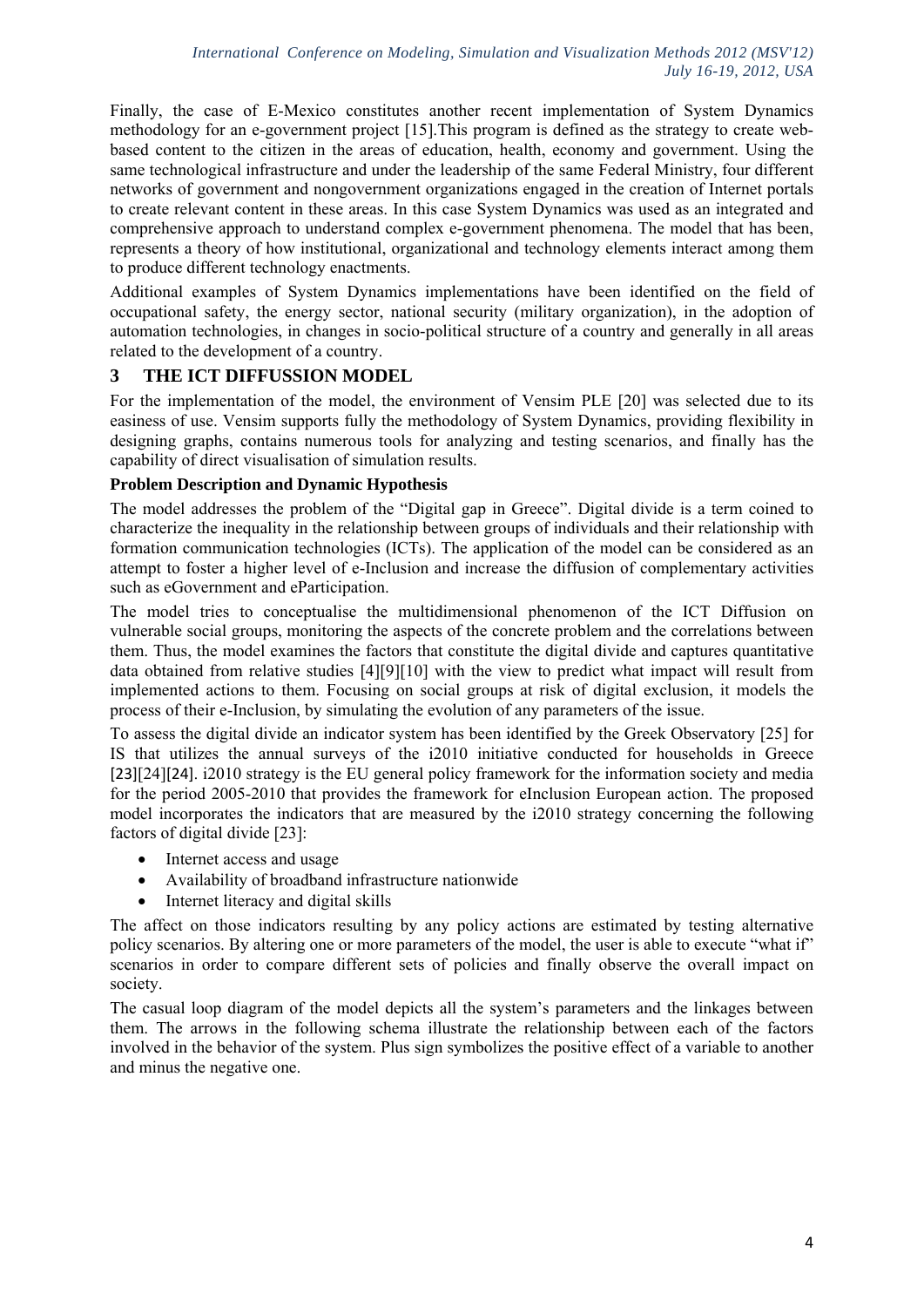

**Figure 1. Casual loop diagram** 

The final structure of the model is presented with the following stock and flow diagram. Based on the previously presented casual loop diagram the stocks and flows, the basic building blocks of the System Dynamics methodology, were identified. A stock is the term for any entity that accumulates or depletes over time. A flow is the rate of change in a stock. The rest variables are auxiliary and contribute to the calculation of the flow rates. For example, in our case the percentage of broadband users increases according to the broadband take up rate reducing in parallel the stock of internet potential users. Then, the flow of broadband take up rate is determined by the cost of broadband access, the technology factor and the rate of broadband coverage.



**Figure 2. Stock and flow diagram for ICT diffusion**

## **4 SIMULATION OF THE ICT DIFFUSION MODEL**

The model is designed with a time horizon of 15 years, from 2005 to 2020. Due to the rapid development of ICT and the ongoing actions towards the digital convergence, we consider the above time interval long enough to provide data on which we model the diffusion phenomenon. The data from 2005 to 2008, which are available through the measurements of indicators by the "Greek Observatory" should be enough to see historical behaviors in order to set the data constants and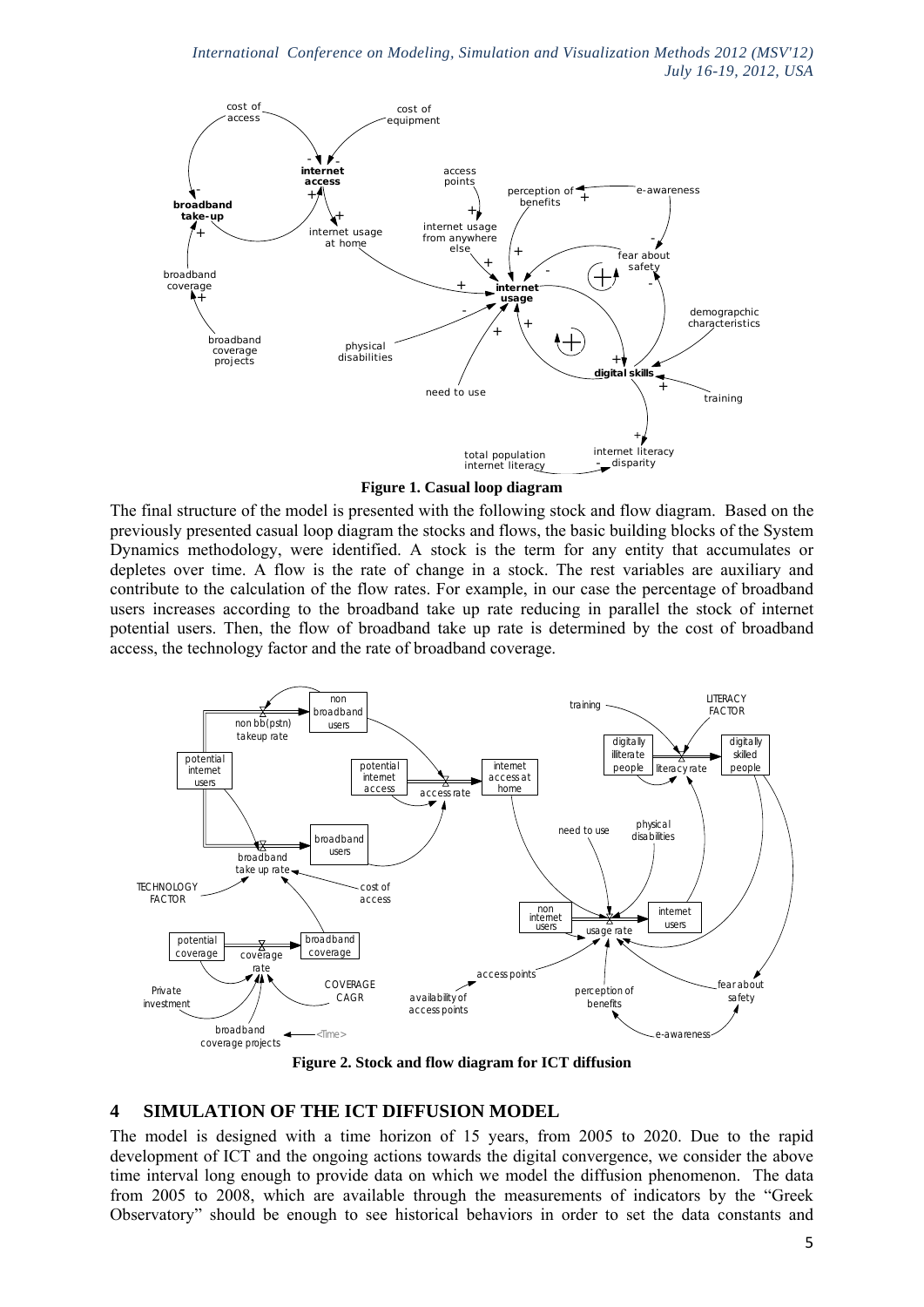formulate the equations between the variables. The model generates values of the model variables on an annual basis from 2008 to 2020, but can estimate values in shorter basis. The initial values of the indicators consist of the most recent measures available. All percentages reflect the proportion of each cluster in relation with the total population in Greece.

In order to examine the impact of possible policy actions on the indicators four output variables have been selected and are being observed during the whole simulation lifecycle: the number of broadband users, the volume of Internet access at home, the percentage of Internet users (either broadband or not) and finally the percentage of digitally skilled people. There were 5 scenarios implemented for the analysis of different policy actions to reinforce the ICT diffusion. The outputs of the runs were evaluated accordingly and compared with the output corresponding to the base run simulation. Scenarios applied to the simulation model are given below.

### **Base case run of the model**

The model output for the selected variables for the base case run of the model is provided in Figure 3 and Table 2. The base case run is the output from the simulation run from 2008 to 2020 with the initial set of model assumptions. As illustrated, all four variables are characterized by an upward trend and reach very high levels at the end of the simulation. The percentage of digitally skilled population presents the greatest growth rate, reflecting the accumulation of the increases of the rest variables that are affecting it.

### **Scenario 1: Increase in broadband coverage rate**

First scenario represents what will happen if government decided to intensify the broadband coverage projects. However we examine only the coverage rate, since the number of annual coverage projects depend on factors that are beyond the system boundaries. The figure concern only the variables that are affected in the specific plot and depict the policy result that is to achieve full broadband coverage in the country faster. As the broadband coverage is already high in Greece alternative actions should be considered to increase the number of broadband users.

#### **Scenario 2: Reduction of access cost**

Simulation second scenario assumes that a policy that reduces the cost of Internet access is planned, for example a government subsidy for the monthly fee for broadband access services. Another example of such an action is the programme "Diodos" implemented by the "General Secretariat for Research and Technology" that foresees special rates to purchase a broadband connection for students. The implementation of such a strategy will lead to significant growth in broadband and overall Internet access, which is expected since the smaller the cost will be more people will gain access. A small part of this increase will be transferred in the use of Internet but the impact on digital literacy will be minimal.

#### Indicators Overview 100 75 50 25  $\overline{0}$ 2008 2010 2012 2014 2016 2018 2020 Time (Year) units broadband users : Current internet access at home : Current internet users : Current







**Scenario 3: Increase of access points**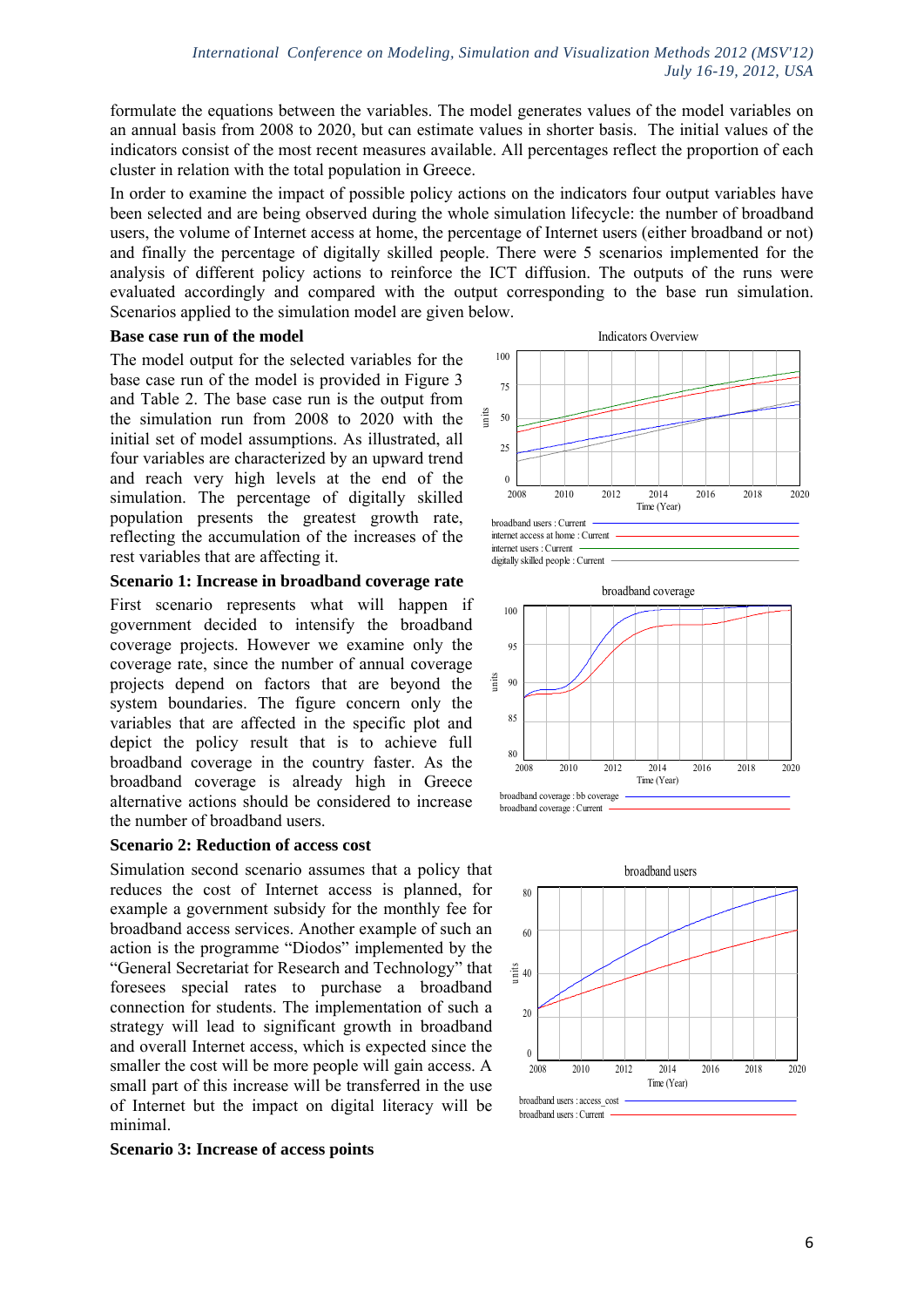*International Conference on Modeling, Simulation and Visualization Methods 2012 (MSV'12) July 16-19, 2012, USA*

A similar policy with the previous one could be to increase the available public access points. The specific policy already applied within projects involving municipalities and regions in Greece and will be probably amplified through the installation of free Wi-Fi access points in transportation stations, an action that is currently under discussion. The aforementioned policy actions could have been tested with the proposed simulation tool before being taken decisions. As shown in the figure, the usage growth rate could present an initial increase, but will be declined after 2012 due to the remaining potential internet users, reflecting the balancing loop of the model. However this increase is



not projected in the overall internet users, due to the fact that the majority of the population is online mainly from home and make use of access points just supplementary.

#### **Scenario 4: Notification about ICT benefits**

Another candidate policy for the dissemination of ICT could be targeted to inform citizens about the benefits offered by ICT. For example, a campaign to make citizens aware of the opportunities and services provided by the Internet will increase the overall perceived usefulness. The current scenario's output showed that a movement like this would entail a slight increase in usage, some of which will shift and increase digital skills. However, the change caused is so small that such policy action would not have a significant impact.

#### **Scenario 5: Population training**

The last scenario indicates the results would be expected by reinforcing citizens' digital skills. Educational training programs for various social groups can contribute to digital inclusion.

## **5 SIMULATION RESULTS**

The most recent surveys of the Greek Observatory validate the model as the simulation results of previous years (2008-2011) coincide with the real metrics at a large extent. Specifically, in 2010 already 46% of Greek households have internet access which converges with the prediction of the base run concerning the household internet access which was at 47,45%..

Simulation results suggest that an approach that combines more than one policy may be more effective, reflecting the reinforcing feedback that System Dynamics is based on. The above comparisons allowed us to understand that the most influencing factors are the cost of access and the population level of ICT skills, as the diffusion processes for the other scenarios did not show any significant difference. Therefore, an alternative scenario combining the second and the fifth policy choices could affect all the variables very significant as seen from the following charts. Figure 9 represents the output of simulations referred to the policies of access cost reduction and citizens training. As it can be observed, the percentage of digital literacy and the usage rate projected into the future reach very high levels in the last year of simulation.

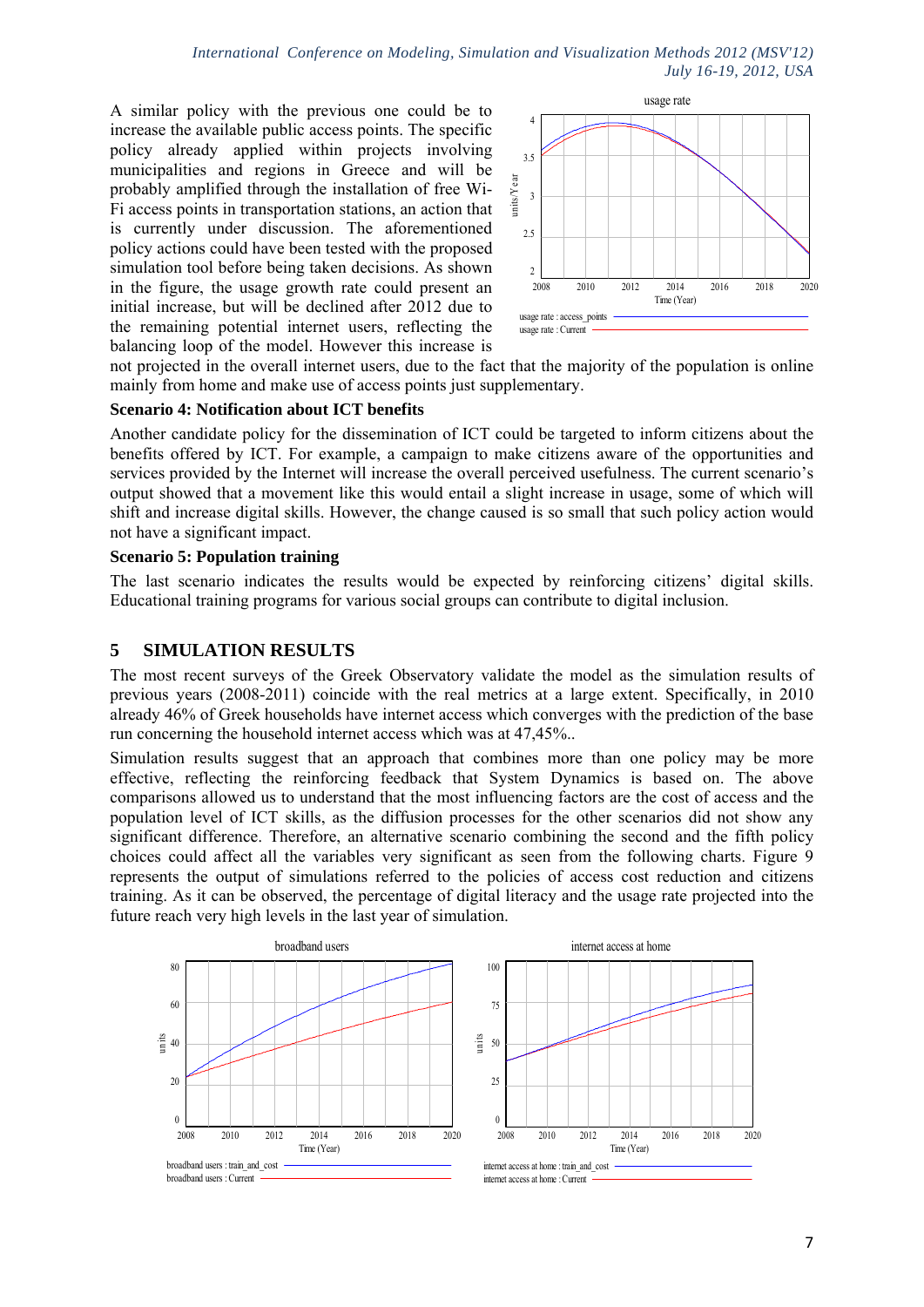

**Figure 3.Output of the simulation approach combining scenario 2 and 5** 

The above plot that depicts a desired evolution in the diffusion process can provide precious information for policy makers, highlighting the concept that they should design and imply specific policies. Overall, the implementation of the model aims to prove that similar techniques such as other modelling approaches and policy simulation experiments can also be used, as a grounded decision support system that informs and enhance the debate on policy design.

# **6 CONCLUSIONS**

Previously the process of ICT diffusion in Greek society has been projected in the future through a System Dynamics simulation. The results obtained show that the factors, which exert a significant influence on ICT diffusion are related with the digital literacy of people and the cost of Internet access. However the model is a "prototype" only and hence does not contain all the variables and relationships that would be necessary to answer the research questions in depth. Although, the model is regarded as sufficiently "robust" to provide indicative results to the policy questions it can be further developed to include additional parameters of the problem and can be used the basis for a more comprehensive policy tool that could be further developed either for Greek and or any other country trying to struggle with the implications of policy relating to the digital gap. In addition it can be customized in order to overcome the drawback of not accounting external factors for, e.g., the socio-economic context of each country.

However the current paper does not only intend to present the results of a simulation of a real policy problem, but also to demonstrate the value of System Dynamics methodology and other policy modeling approaches in better understanding of social phenomena and in visualising their internal processes. Under this perspective, a significant aspect in model building is the engagement of policy makers. Civil servants, governmental actors and other stakeholders should be strongly involved in the preparatory work needed to be done before creating the model. Finally, future work should be performed to build a network of peers from the public and private sector interested in policy modelling, visualisation, mass collaborative platforms, large-scale societal simulations and in the use of these advanced tools by governments.

# **REFERENCES**

- [1] Andersen, D. F., J. A. M. Vennix, et al. (2007). Group Model Building: Problem Structuring, Policy Simulation and Decision Support. The Journal of the Operational Research Society **58**(5): 691-695.
- [2] Armenia, S., L. Roma, et al. (2008). A new system dynamics model for the analysis of the paper digitization process in the Italian Public Administration. Proceedings of the 26th International Conference of the System Dynamics Society. Athens, Greece.
- [3] Charalabidis, Y., Loukis, E., Androutsopoulou, A., (2011). Enhancing Participative Policy Making through Modelling and Simulation: A State of The Art Review. European Mediterranean Conference on Information Systems (EMCIS) 2011. 30-31 May 2011, Athens, Greece
- [4] Becker, J., B. Niehaves, et al. (2008). Digital Divide in eGovernment: The eInclusion Gap Model. Electronic Government**:** 231-242.